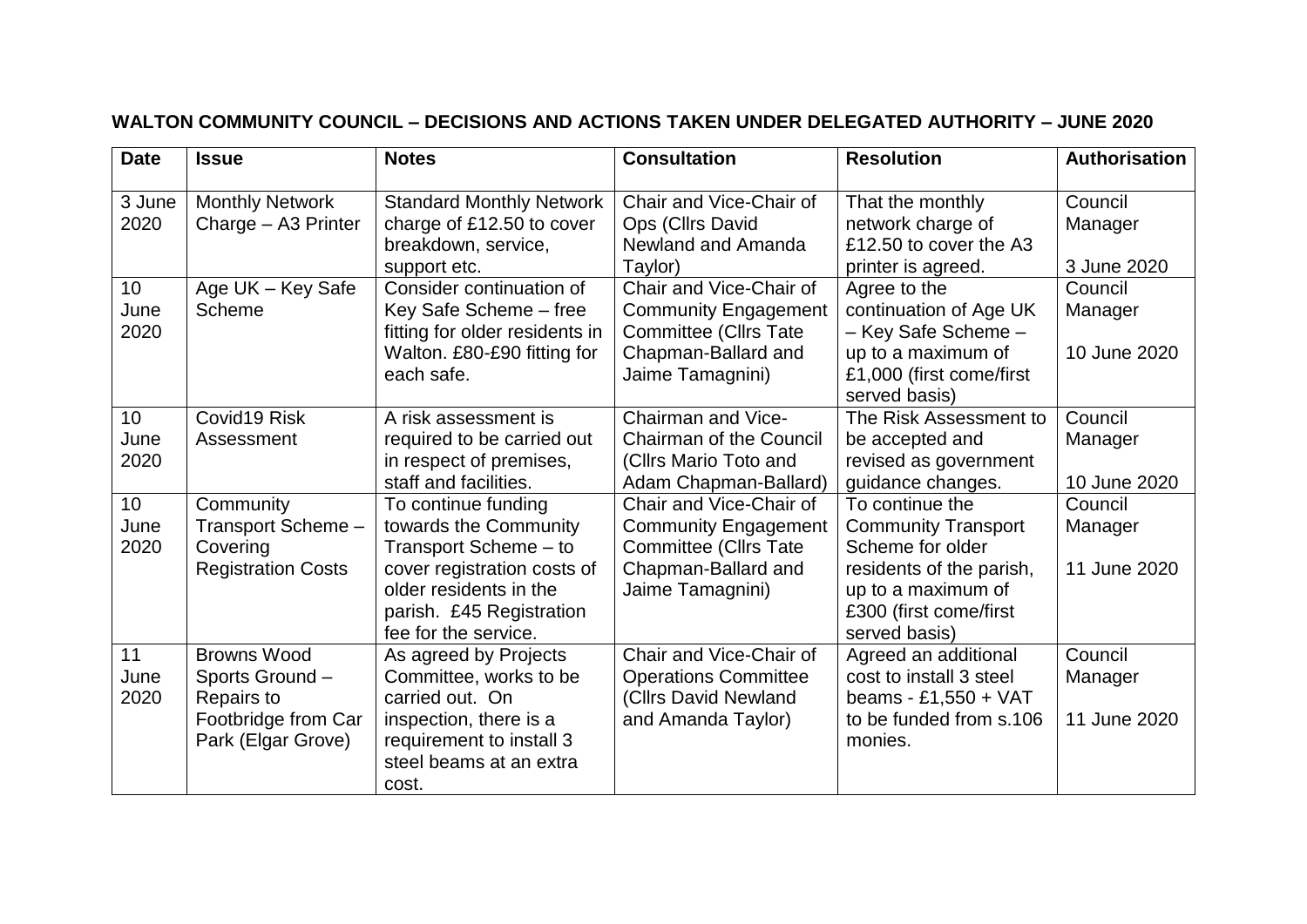| 11   | <b>Browns Wood</b>         | Government guidance is         | Chair and Vice-Chair of        | Agreed to repair the         | Council      |
|------|----------------------------|--------------------------------|--------------------------------|------------------------------|--------------|
| June | Sports Ground-             | now available about the        | <b>Operations Committee</b>    | damaged footbridge by        | Manager      |
| 2020 | Repairs to                 | holding of meetings            | (Cllrs David Newland           | the replacement of 12        |              |
|      | Footbridge off Holst       | virtually, including Parish    | and Amanda Taylor)             | larchwood footboards         | 11 June 2020 |
|      | Crescent                   | ACM's. Not holding an          |                                | with anti-slip paint. To     |              |
|      |                            | ACM would delay                |                                | be funded from s.106         |              |
|      |                            | introduction of the new        |                                | monies.                      |              |
|      |                            | <b>Committee Structure as</b>  |                                |                              |              |
|      |                            | the remits for each            |                                |                              |              |
|      |                            | Committee had yet to be        |                                |                              |              |
|      |                            | approved.                      |                                |                              |              |
| 18   | Purchase of Laptop         | Replacement of old laptop      | <b>Chairman of the Council</b> | A laptop to be               | Council      |
| June |                            | no longer fit for purpose.     | (Cllr Mario Toto) and          | purchased, up to a           | Manager      |
| 2020 |                            | This will support working      | <b>Chair of Operations</b>     | maximum of £500, to be       |              |
|      |                            | from home arrangements /       | Committee (Cllr David          | funded from the office       | 18 June 2020 |
|      |                            | virtual meetings.              | Newland)                       | equipment budget.            |              |
| 22   | <b>Planting at Tansman</b> | Planting low maintenance       | Chair and Vice-Chair of        | Planting of lavender         | Council      |
| June | Lane Play Area             | lavender shrubs.               | <b>Operations Committee</b>    | shrubs at Tansman            | Manager      |
| 2020 |                            |                                | (Cllrs David Newland           | Lane Play Area at a          |              |
|      |                            |                                | and Amanda Taylor)             | cost of $£830 + VAT$ , to    | 23 June 2020 |
|      |                            |                                |                                | be funded from the           |              |
|      |                            |                                |                                | <b>Strategic Landscaping</b> |              |
|      |                            |                                |                                | budget.                      |              |
| 25   | <b>Summer Play</b>         | <b>Risk assessment carried</b> | Chair and Vice-Chair of        | Agreed that                  | Council      |
| June | Activities -               | out in respect of providing    | <b>Community Engagement</b>    | arrangements be made,        | Manager      |
| 2020 | Caldecotte                 | summer play activities at      | <b>Committee (Cllrs Tate</b>   | on the proviso that          |              |
|      | Xperience / Special        | Caldecotte Xperience and       | Chapman-Ballard and            | appropriate measures         | 25 June 2020 |
|      | Ops                        | Sgt Mac's Special Ops          | Jaime Tamagnini)               | are in place, in             |              |
|      |                            | (Potterspury)                  |                                | accordance with              |              |
|      |                            |                                |                                | Covid19 government           |              |
|      |                            |                                |                                | quidance.                    |              |